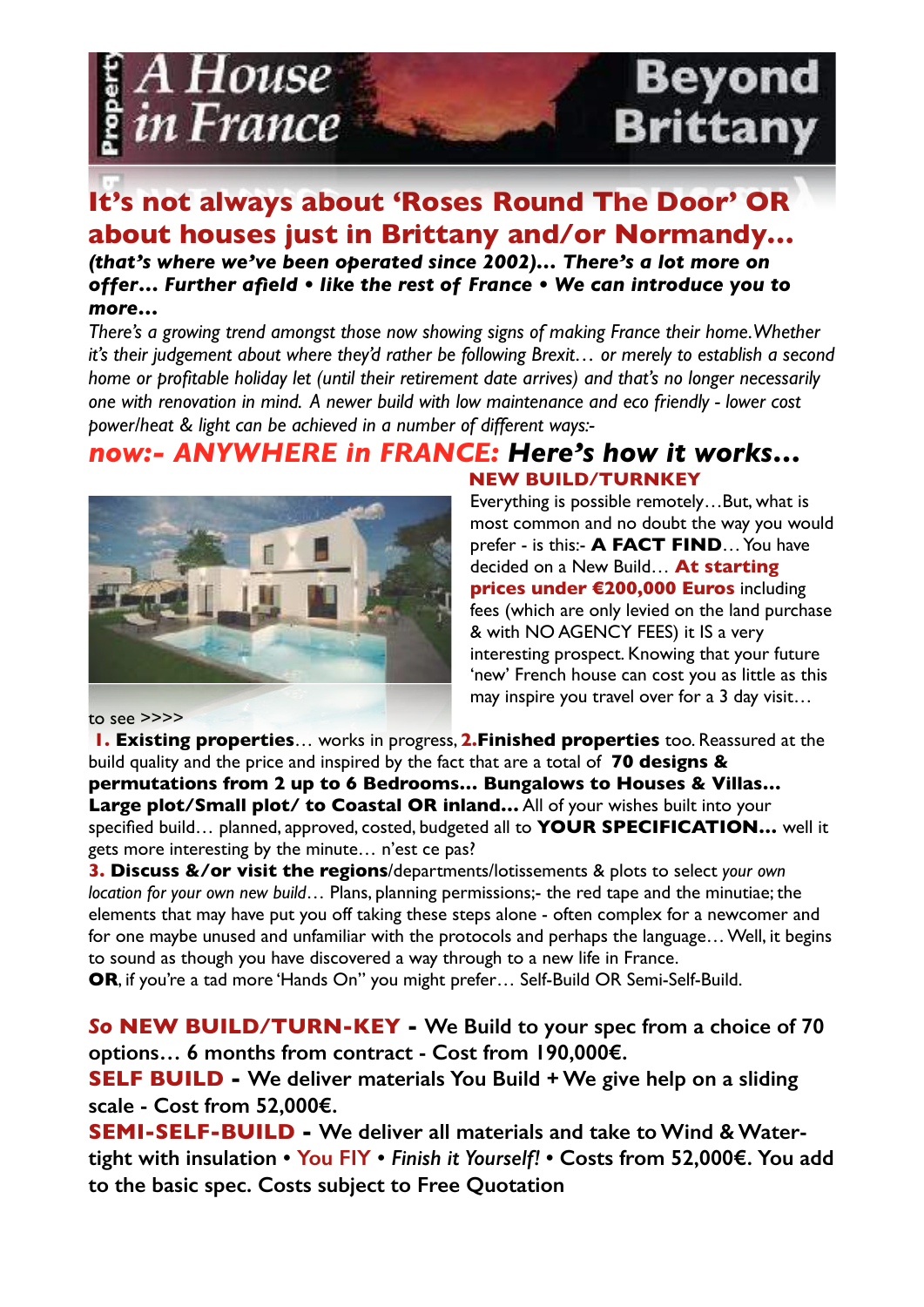

**Astate Bungalow** >> • 94m2 3 Bedroomed Bungalow • 2 Bathrooms • 33m2 Living & Dining Space • PVC or Aluminium Windows **from 58,200€**



**Mercure Villa** >> • 141m2 3 Bedrooms • 2 Bathrooms • 50m2 Living & Kitchen Space • PVC or Aluminium Windows **from 71,000€**



### **SELF BUILD - SEMI SELF BUILD**  *Plus* **FIY**

**<< Nickel Villa** • 94m2 • 3 Bedrooms • 1 Bathroom • 36m2 Living & Dining Space • PVC or Aluminium Windows **from 52,000€**



<< **Vana Villa** • 138m2 3 Bedrooms • 1 Bathroom • 45m2 Living & Dining Space • PVC or Aluminium Windows **from 59,000€**



<< **Titane Villa** • 164m2 4 Bedrooms • 2 Bathrooms • 60m2 Living & Kitchen space • PVC or Aluminium Windows  **from 78,000€**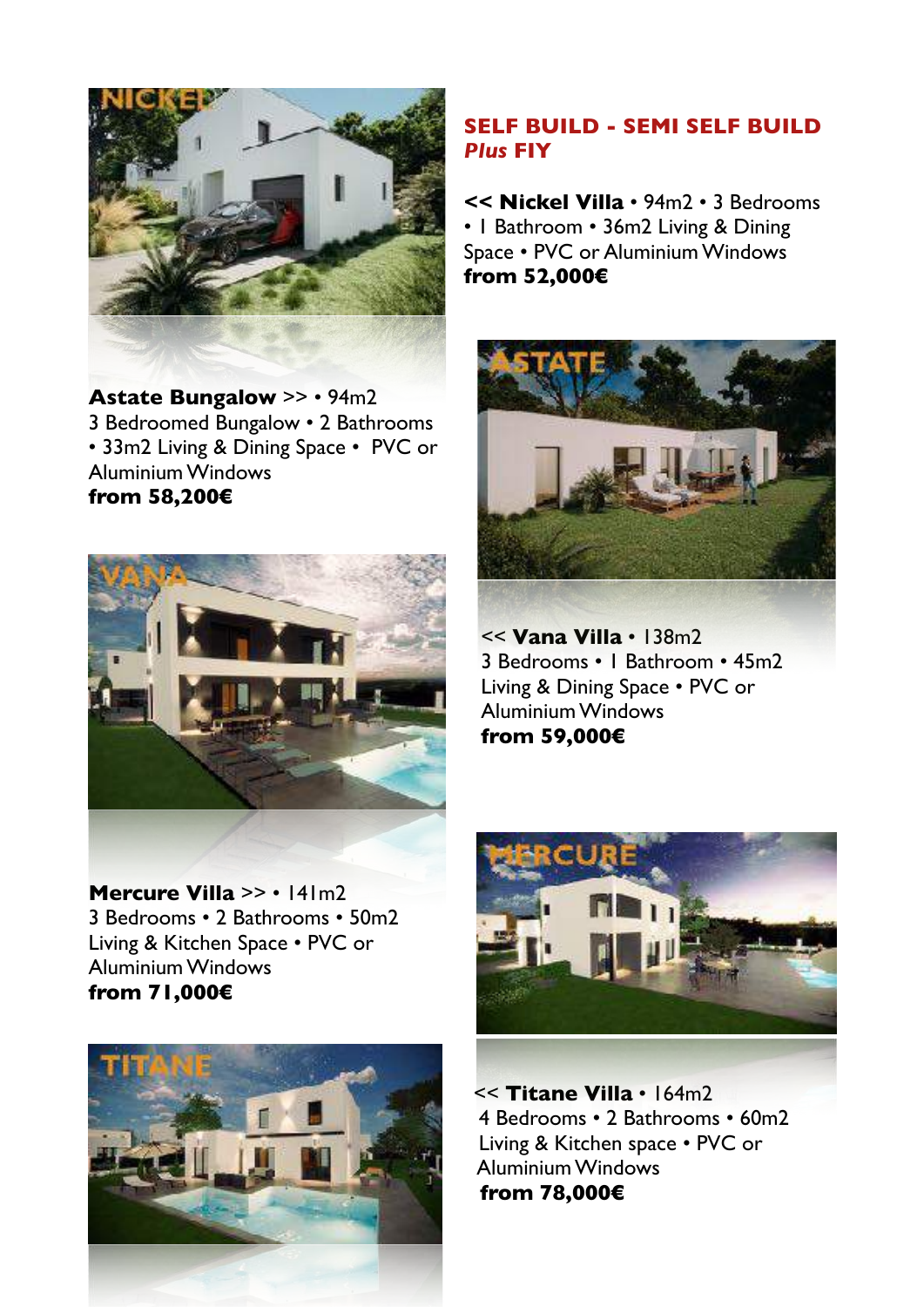

**Platine Villa >> • 173m2** 4 Bedrooms (2 en-suites) • 3 Bathrooms • 58m2 Living & Kitchen Space • PVC or Aluminium Windows **from 92,000€**

 *See more >>*

<< **Bore Villa** • 143m2 4 Bedrooms • 2 Bathrooms• 60m2 Living & Kitchen Space **from 80,600€**



## **NEW BUILD •**

**So, it's really a question of taking on only what you're capable of:-** You already know if you just want to choose your site, work out your specification, 2,3,4,5,6 Bedrooms, Bathrooms… 1, 2, 3… Coastal or inland… Lotissement or Rural - Review the costs - Sign up to an agreed contract and stage payments… and wait the 6 months build time.

## **SELF BUILD •**

**The materials to complete your property are delivered to your site.** *We*  realise this will not be the most popular choice from what's on offer... But of course it is do*able.* And, it's not, of course, for the feint hearted…But, help can be at hand… If you know France and are brave enough to embark on such a project - you are made of the right stuff and there's a network there that can help you out with any 'tricky' bits but full insulation is included in the spend.

## **SEMI-SELF-BUILD • and FIY** *(Finish it Yourself!)*

**This is a great option.** and deals with that problem of keeping the cost down as well as having someone else deal with those tricky bits… Land sourcing, Planning application, materials procurement etc., It's good, of course, if you can find the land in your preferred region or department *(anywhere in France)* yourself… Yes, that's great. But, if you prefer then land can be sourced for you as part of the project. • You choose your house type and any variations that you decide upon • number of bedrooms/bathrooms • ground floor configuration, pool, security package etc., The developer takes the project to 'wind & watertight' and eco insulation… *You Finish it Yourself…*